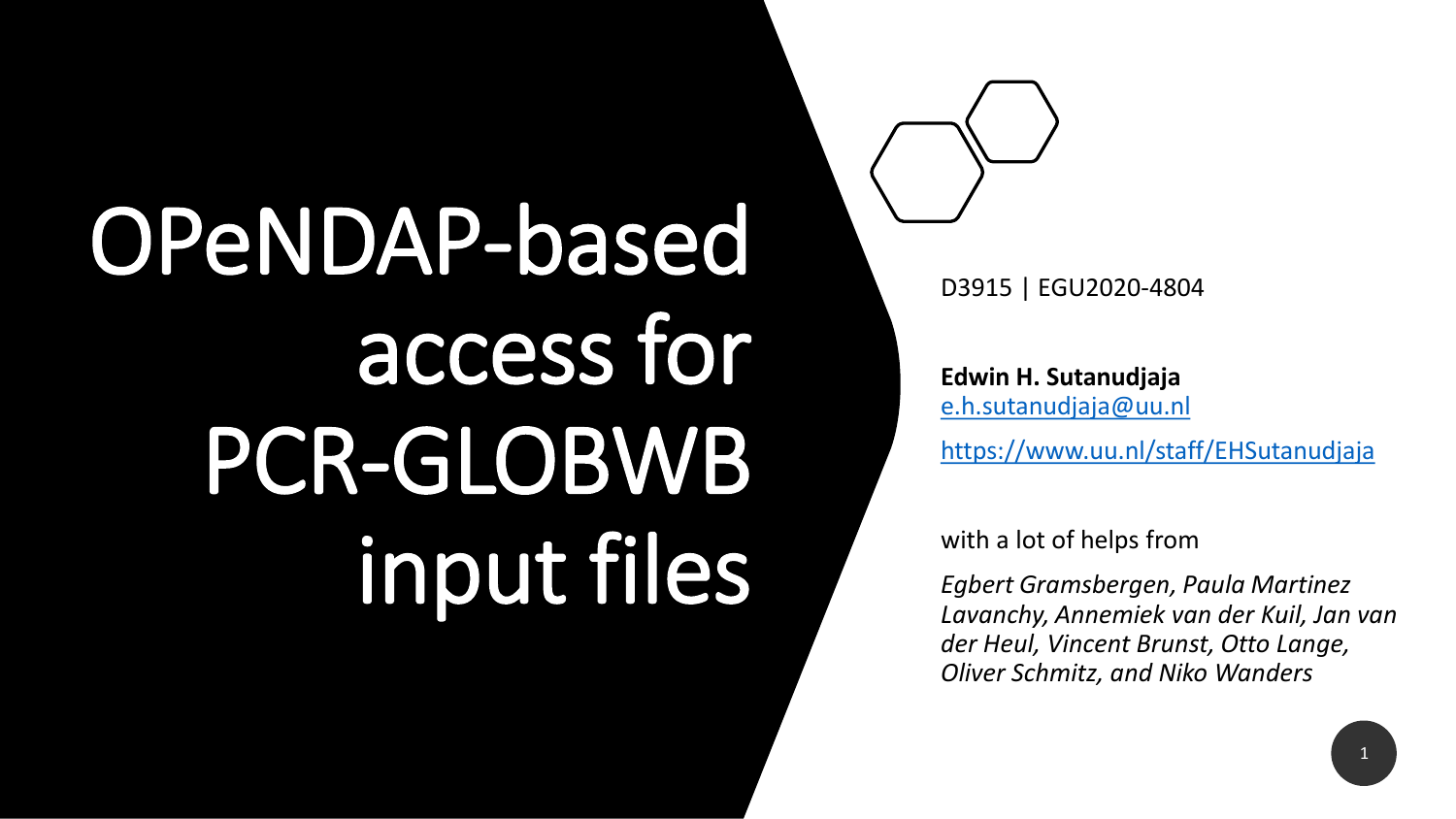#### **Background**

- PCR-GLOBWB [\(Sutanudjaja et al., 2018\)](https://doi.org/10.5194/gmd-11-2429-2018) is a global hydrology and water resources model developed at the Department of Physical Geography, Utrecht University, Netherlands.
- It is OPEN SOURCE (https://github.com/UU-Hydro/PCR-GLOBWB\_model).
- Yet, the total size of a complete set of PCR-GLOBWB input files is huge (about 250 GB if they are uncompressed; 45 GB if compressed, see e.g. [https://doi.org/10.5281/zenodo.1045338\)](https://doi.org/10.5281/zenodo.1045338).
- Consequently, sharing and downloading them are difficult, even for a user that wants to run the model for a limited and specific catchment area only.

## PCR-GLOBWB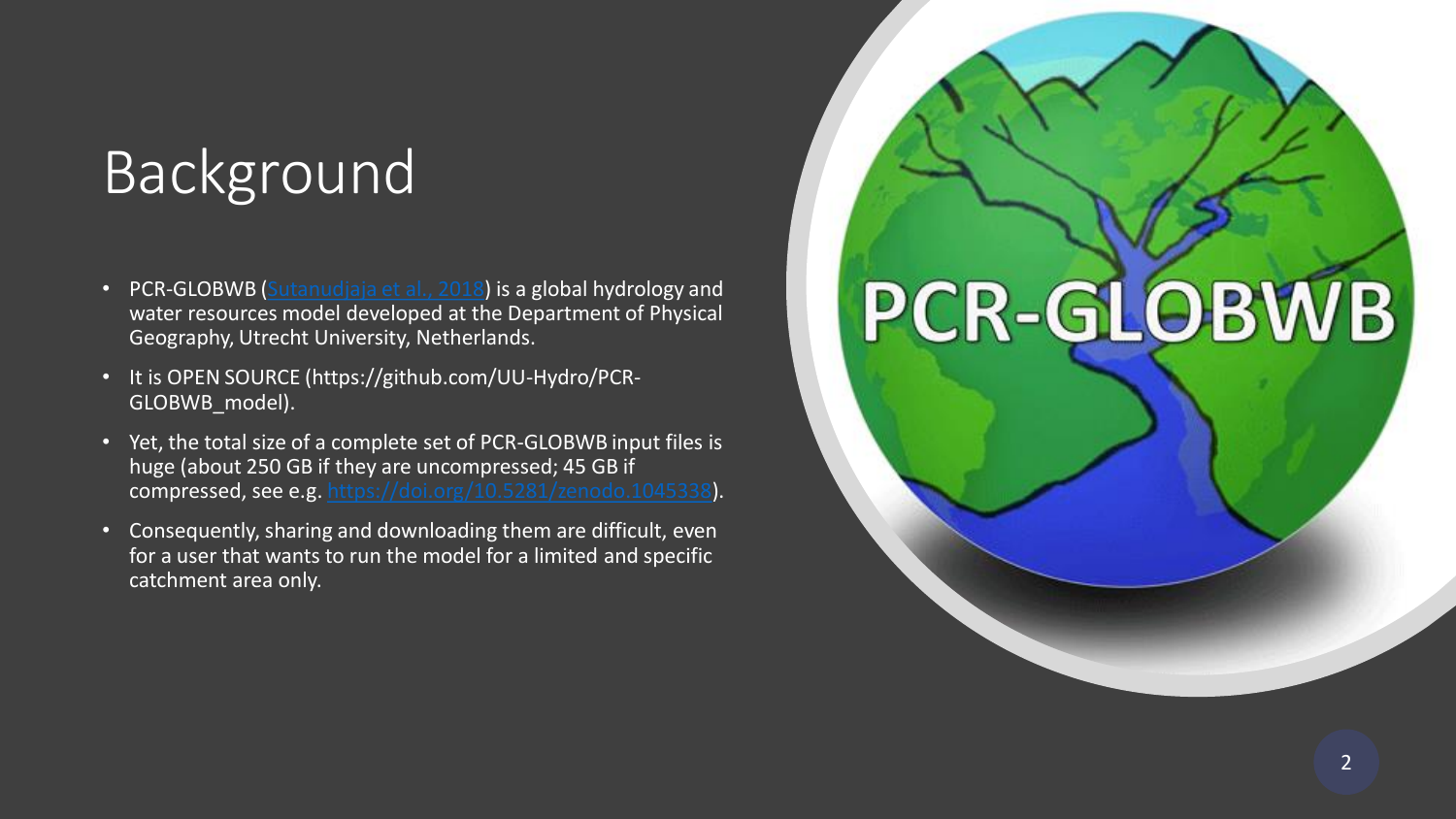### OPENDAP access for PCR-GLOBWB



Now PCR-GLOBWB input files are available on the 4TU.ResearchData server, https://opendap.4tu.nl, that supports OPeNDAP protocol (https://www.opendap.org)



Allowing users to access files from a remote server without the need to download the entire 250 GB data files.



This includes inspection of the metadata enabling subsampling specific ranges of the data (over space and time).



OPeNDAP is especially suited to netCDF files, and, therefore, we have ensured compatibility of PCR-GLOBWB input files in the correct netCDF format, i.e. following CF conventions, before uploading the files to the remote server.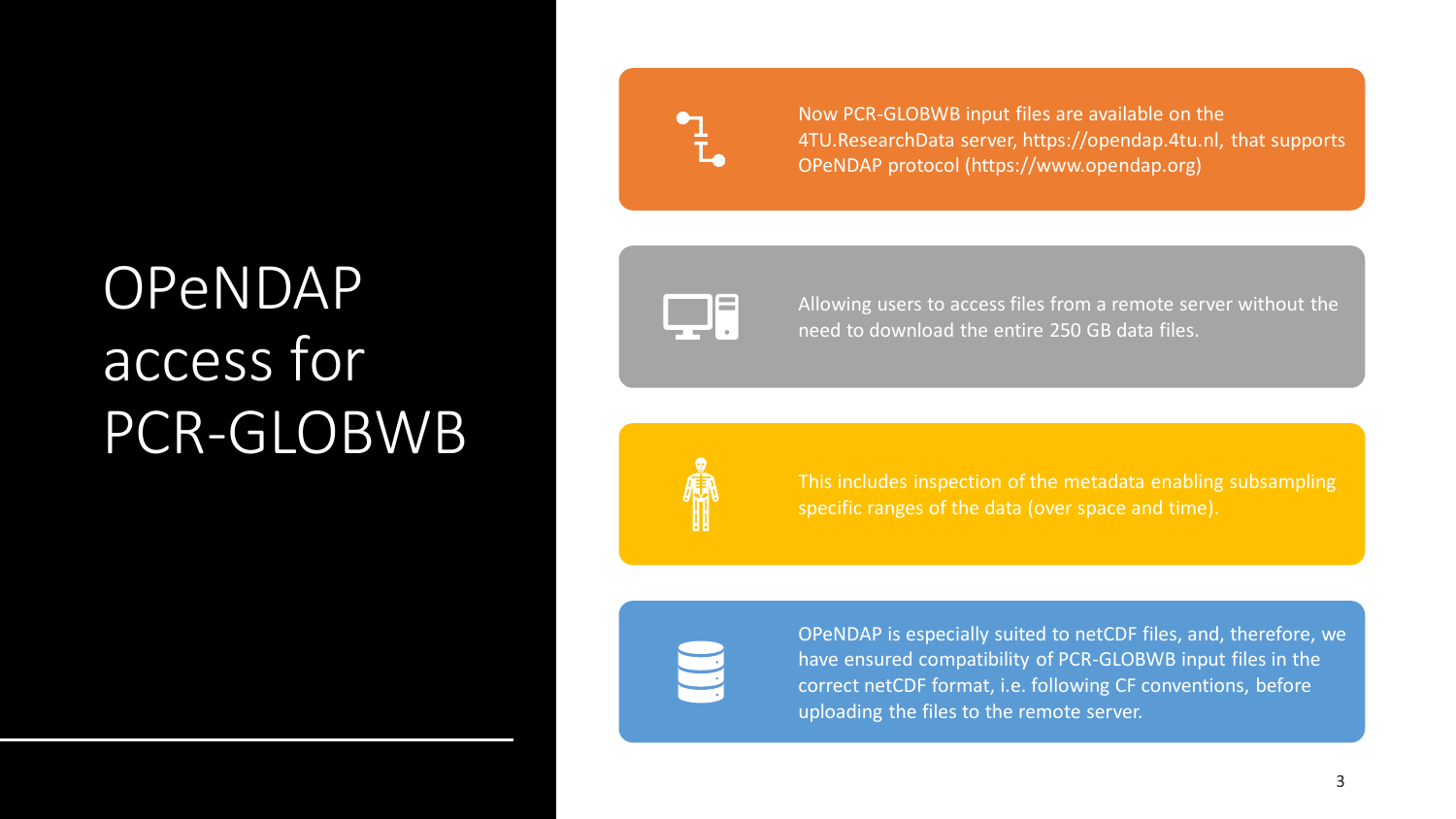#### p[qlobalOptions]  $\overline{2}$

 $\overline{4}$ 

5

 $6\overline{6}$ 

16

 $21$ 

Running PCR-

GLOBWB

using

opendap files

- $\overline{3}$ # Please set the pcrglobwb output directory (outputDir) in an absolute path.
	- $|$ # Please make sure that you have access to it.

= /scratch/depfg/edwin/pcrglobwb2 output/05min demo equ2020/ |outputDir

- # Please set the clone map file (cloneMap), which defines the spatial resolution and extent of your study area.
- $\#$  Please make sure that the file is stored locally in your computing machine.  $8<sup>°</sup>$ 
	- $\|$  = The file must be in the pcraster format.
- = /home/edwin/data/clone landmask maps/RhineMeuse05min.clone.map  $10$ | cloneMap  $11$
- $\|\text{*} \sim$  cloneMap = /home/edwin/data/clone landmask maps/clone global 05min.map  $12<sup>°</sup>$
- 14 # Set the input directory map in an absolute path. The input forcing and parameter directories and files will be relative to this. 15
	- $\|$ # The following is an example using files from the opendap server.
	- = https://opendap.4tu.nl/thredds/dodsC/data2/pcrglobwb/version 2019 11 beta/pcrglobwb2 input/ linputDir

18  $\texttt{\#} \texttt{\texttt{+}}$  - The following is an example using input files stored locally in your computing machine. 19  $\text{#} \sim$  inputDir = /home/edwin/data/pcrglobwb2 input release/version 2019 11 beta/pcrglobwb2 input/ 20

- PCR-GLOBWB users can run the model by simply adjusting the input directory location (inputDir) of the configuration file (.ini) to the following opendap address (see the snapshot above for illustration): [https://opendap.4tu.nl/thredds/dodsC/data2/pcrglobwb/version\\_2019\\_11\\_beta/pcrglobwb2\\_input/](https://opendap.4tu.nl/thredds/dodsC/data2/pcrglobwb/version_2019_11_beta/pcrglobwb2_input/)
- (and, therefore, without having to download the entire input files)
- Catalogue for PCR-GLOBWB input files (useful for searching individual files): <https://opendap.4tu.nl/thredds/catalog/data2/pcrglobwb/catalog.html> <https://doi.org/10.4121/uuid:e3ead32c-0c7d-4762-a781-744dbdd9a94b>

 $\Delta$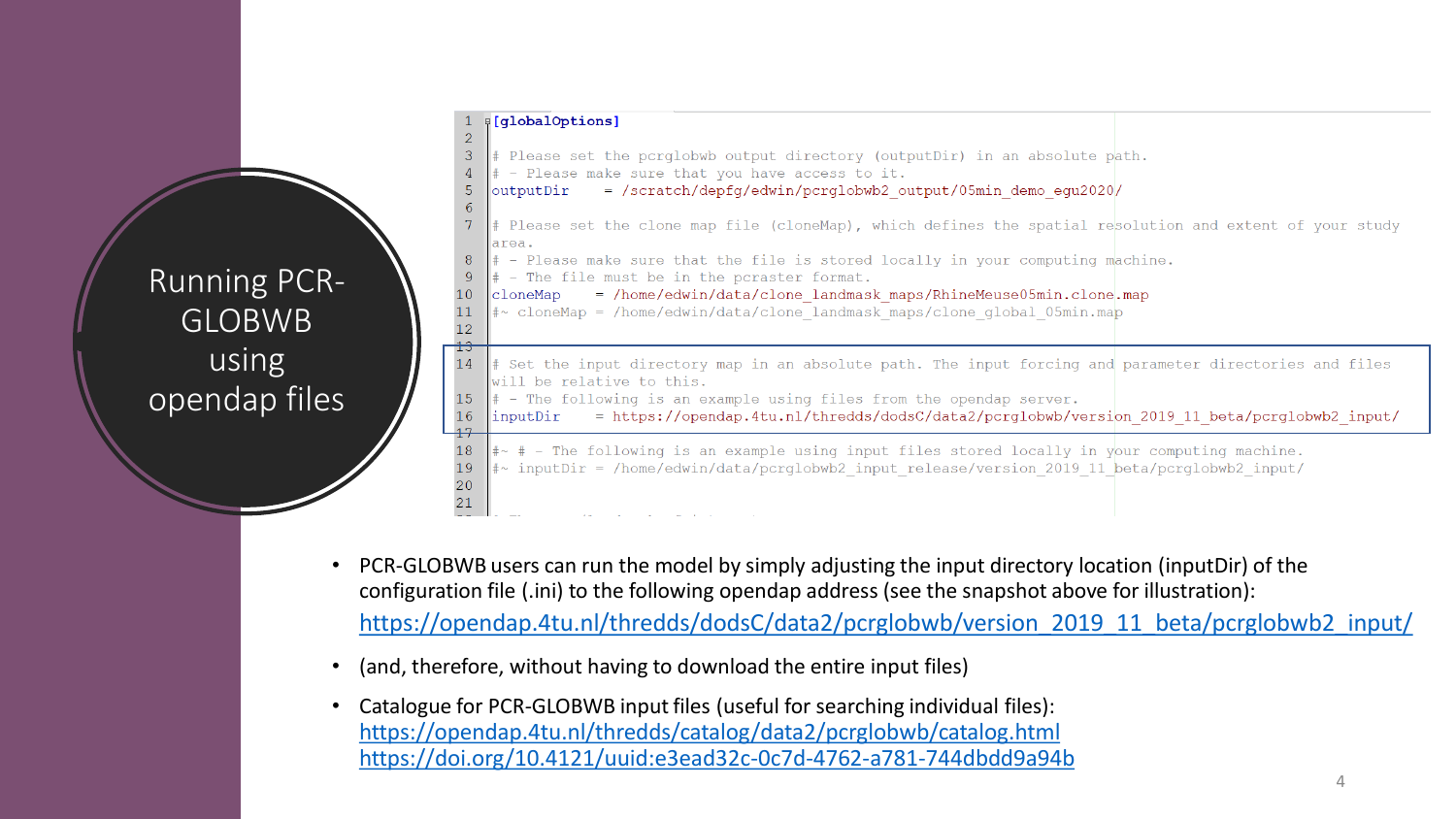2020-05-04 02:10:11,220 virtualOS DEBUG read file/value: 0.1 2020-05-04 02:10:11,220 virtualOS DEBUG read file/value: 0.05 2020-05-04 02:10:11,221 landCover DEBUG Obtaining the land cover parameters that are fixed for the entire simulation. 2020-05-04 02:10:11,221 virtualOS DEBUG read file/value: global 30min/landSurface/landCover/naturalTall/minf tall permafrost.nc 2020-05-04 02:10:11,222 virtual0S DEBUG read netcdf file: https://opendap.4tu.nl/thredds/dodsC/data2/pcrglobwb/version 2019 11 beta/pcrglobwb2 input/global 30min/landSurface/landCover/naturalTall/m tall permafrost.nc 2020-05-04 02:10:11,222 virtualOS DEBUG reading variable: automatic from the file: https://opendap.4tu.nl/thredds/dodsC/data2/pcrglobwb/version\_2019\_11\_beta/pcrglobwb2\_input/global\_30min/landSurfac andCover/naturalTall/minf tall permafrost.nc 2020-05-04 02:10:11,274 virtualos DEBUG reading variable: minf tall permafrost map from the file: https://opendap.4tu.nl/thredds/dodsC/data2/pcrglobwb/version 2019 11 beta/pcrglobwb2 input/global 3 n/landSurface/landCover/naturalTall/minf\_tall\_permafrost.nc 2020-05-04 02:10:11,385 virtualOS DEBUG read file/value: global 30min/landSurface/landCover/naturalTall/maxf\_tall.nc 2020-05-04 02:10:11,386 virtual0S DEBUG read netcdf file: https://opendap.4tu.nl/thredds/dodsC/data2/pcrqlobwb/version 2019 11 beta/pcrqlobwb2 input/qlobal 30min/landSurface/landCover/naturalTall/m tall.nc 2020-05-04 02:10:11,386 virtualOS DEBUG reading variable: automatic from the file: <u>https://opendap.4tu.nl/thredds/dodsC/data2/pcrqlobwb/version 2019 11 beta/pcrqlobwb2 input/qlobal 30min/landSurfac</u> andCover/naturalTall/maxf tall.nc 2020-05-04 02:10:11,424 virtual0S DEBUG reading variable: maxf tall map from the file: https://opendap.4tu.nl/thredds/dodsC/data2/pcrglobwb/version 2019 11 beta/pcrglobwb2 input/global 30min/landSu ce/landCover/naturalTall/maxf\_tall.nc 2020-05-04 02:10:11,530 virtualOS DEBUG read file/value: global 05min/landSurface/landCover/naturalTall/rfrac1 tall.nc 2020-05-04 02:10:11,531 virtualOS DEBUG read netcdf file: https://opendap.4tu.nl/thredds/dodsC/data2/pcrglobwb7version\_2019\_11\_beta/pcrglobwb2\_input/global\_05min/landSurface/landCover/naturalTall/r cl tall.nc 2020-05-04 02:10:11,532 virtualOS DEBUG reading variable: automatic from the file: https://opendap.4tu.nl/thredds/dodsC/data2/pcrqlobwb/version 2019 11 **05min/landSurfac** andCover/naturalTall/rfrac1 tall.nc bal 05min/land 2020-05-04 02:10:11,567 virtualOS DEBUG reading variable: rfrac1 tall map from the file: https://opendap.4tu.nl/thredds/dodsC/data2/pcrolobwb/version 2019 face/landCover/naturalTall/rfrac1\_tall.nc 2020-05-04 02:10:12,598 virtualOS DEBUG read file/value: global\_05min/landSurface/landCover/naturalTall/rfrac2\_tall.nc 2020-05-04 02:10:12,599 virtual0S DEBUG read netcdf file: https://opendap.4tu.nl/thredds/dodsC/data2/pcrglobwb/version 2019 11 beta/pcrglobwb2 input/global 05min/landSurface/landCover/naturalTall/r c2 tall.nc 2020-05-04 02:10:12,599 virtualOS DEBUG reading variable: automatic from the file: https://opendap.4tu.nl/thredds/dodsC/data2/pr andCover/naturalTall/rfrac2 tall.nc 2020-05-04 02:10:12,636 virtualOS DEBUG reading variable: rfrac2\_tall\_map from the file: https://opendap.4tu.nl/thredds/dodsC a run using files from face/landCover/naturalTall/rfrac2\_tall.nc 2020-05-04 02:10:13,875 virtualOS DEBUG read file/value: 1.0 2020-05-04 02:10:13,876 virtualOS DEBUG read file/value: global\_05min/landSurface/landCover/naturalTall/vegf\_tall.nc 2020-05-04 02:10:13,877 virtual0S DEBUG read netcdf file: https://opendap.4tu.nl/thredds/dodsC/data2/pcrglobwb/version 2019 4TU.ResearchData tall.nc 2020-05-04 02:10:13,879 virtualOS DEBUG reading variable: automatic from the file: https://opendap.4tu.nl/thredds/dodsC/da andCover/naturalTall/vegf tall.nc 2020-05-04 02:10:13,914 virtual0S DEBUG reading variable: vegf tall map from the file: https://opendap.4tu.nl/thredds/dod ce/landCover/naturalTall/vegf tall.nc opendap server2020-05-04 02:10:14,970 landCover DEBUG The parameter arnoBeta is approximated from the minSoilDepthFrac and maxSoilDepth 2020-05-04 02:10:14,978 virtualOS DEBUG read file/value: 0.0 2020-05-04 02:10:14,979 virtualOS DEBUG read file/value: 0.2 2020-05-04 02:10:14,979 virtualOS DEBUG read file/value: global\_05min/routing/ldd\_and\_cell\_area/cellsize05min.correct.nc 2020-05-04 02:10:14,980 virtual0S DEBUG read netcdf file: https://opendap.4tu.nl/thredds/dodsC/data2/pcrqlobwb/version 2019 n.correct.nc 2020-05-04 02:10:14,981 virtualOS DEBUG reading variable: automatic from the file: https://opendap.4tu.nl/thredds/dodsC/data2/pcrgld nd cell area/cellsize05min.correct.nc 2020-05-04 02:10:14,981 virtualOS DEBUG reading variable: cellsize05min correct map from the file: https://opendap.4tu.nl/thredds/ in/routing/ldd\_and\_cell\_area/cellsize05min.correct.nc 2020-05-04 02:10:15,127 virtualOS DEBUG read file/value: global\_05min/waterUse/abstraction\_zones/abstraction\_zones\_60min\_05min 2020-05-04 02:10:15,128 virtualOS DEBUG read netcdf file: https://opendap.4tu.nl/thredds/dodsC/data2/pcrglobwb/version 2019 11 zones 60min 05min.nc 2020-05-04 02:10:15,129 virtualOS DEBUG reading variable: automatic from the file: https://opendap.4tu.nl/thredds/dodsC/data2/pcrolobwb/version 2 raction zones/abstraction zones 60min 05min.nc 2020-05-04 02:10:15,129 virtualos DEBUG reading variable: abstraction zones 60min 05min map from the file: https://opendap.4tu.nl/thredds/c  $\mathbb Z$  input obal 05min/waterUse/abstraction zones/abstraction zones 60min 05min.nc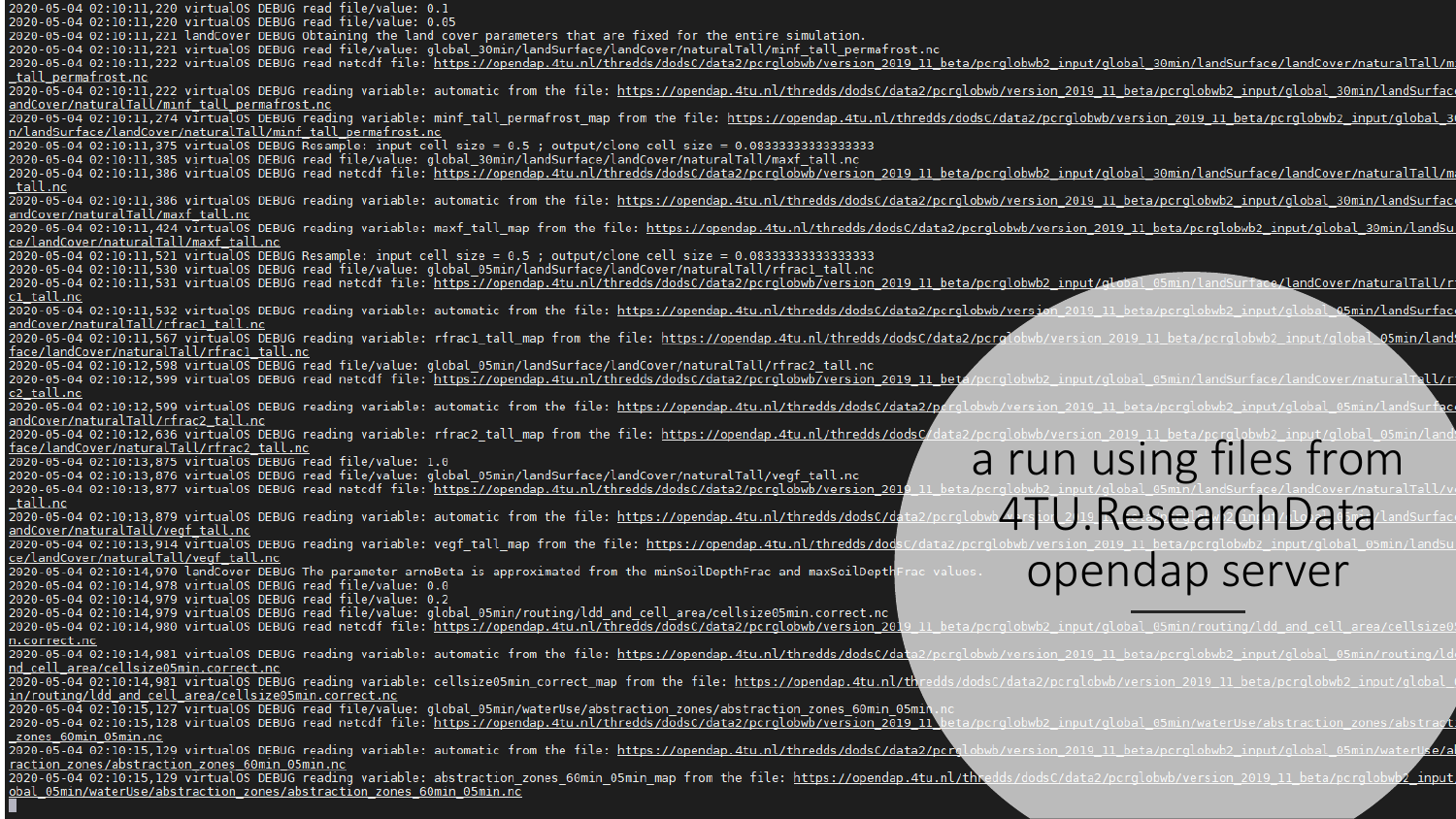#### Do you want! to test it by yourself?



Please go to: https://github.com/UU-[Hydro/PCR-GLOBWB\\_model](https://github.com/UU-Hydro/PCR-GLOBWB_model)



Follow the instructions given in the file README.md